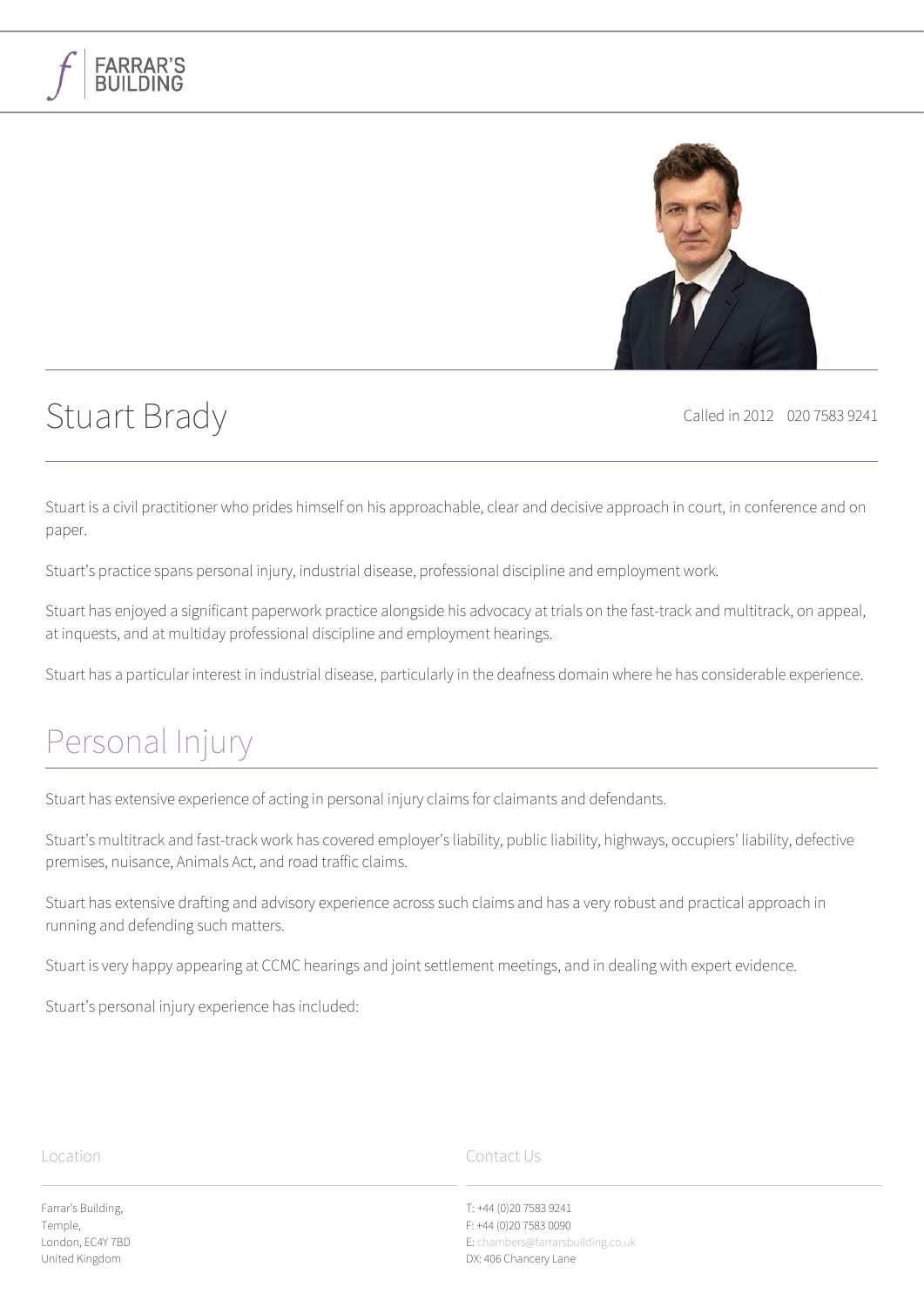- A complicated multiparty highways claim involving a brain injury caused to a cyclist by overhanging vegetation which was successfully settled.
- A successful defective premise claim against a social landlord in relation to defective maintenance works that caused multiple organ failure.
- Successfully defending a legally complicated claim under the Consumer Protection Act 1987 after a multiday trial and lengthy written submissions.

### Industrial disease

Stuart has been instructed in a very significant number of industrial disease cases. In particular, Stuart has a specialism in industrial noise claims.

In addition, Stuart has acted in or advised in relation to a range of disease claims, including asbestos and hand arm vibration syndrome claims.

Stuart is very comfortable dealing with expert evidence and limitation matters both on paper and at trial.

Stuart's industrial disease work has included:

- Successfully running arguments at trial that adverse inferences under the approach in Keefe v Isle of Man Steam should be adopted where there has been a failure to conduct noise surveys.
- A number of successful limitation arguments run at trial on the application of Sections 11, 14 and 33 of the Limitation Act 1980.

## [Civil Fraud](#page--1-0)

Stuart acts very regularly in civil matters with a fraud element. This includes low-speed impact claims, claims with arguments about causation, staged accidents, and fraud rings.

Stuart prides himself on his robust cross-examination and pragmatic advice provided in conference.

# [Employment](#page--1-0)

Stuart has advised or appeared in the employment tribunal on discrimination, unfair dismissal, harassment and employment status claims. Stuart has also drafted statements of case across these areas.

Whilst the majority of Stuart's employment work has been for claimants, he has acted for respondents and is very happy to do so.

Stuart is happy to accept employment instructions on a public access basis taking instructions directly from members of the public where appropriate.

#### Location

Farrar's Building, Temple, London, EC4Y 7BD United Kingdom

### Contact Us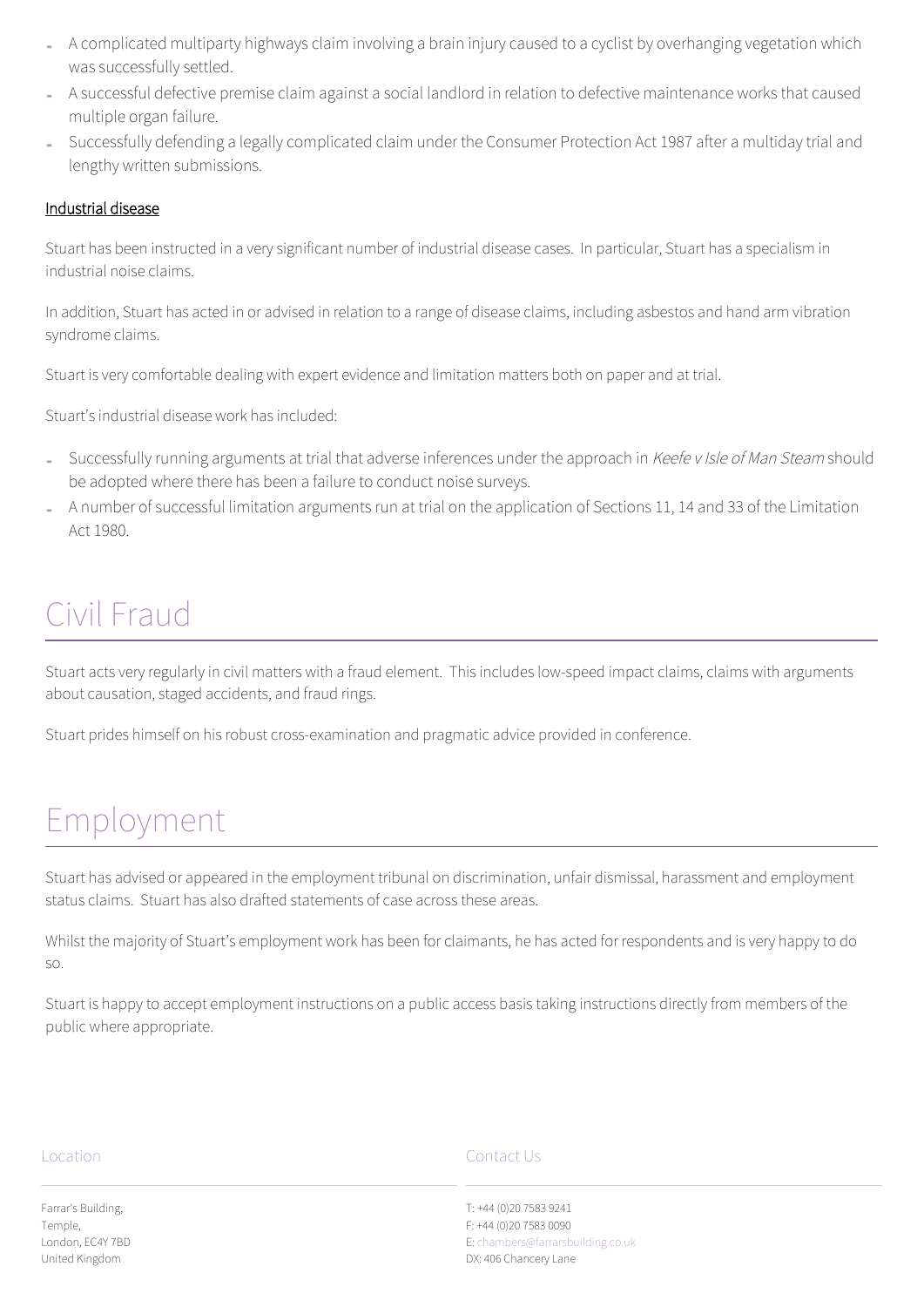Stuart's employment and Equality Act work has included:

- Appearing for a Football League club at an arbitration involving the dismissal of its manager for gross misconduct.
- Successfully running an appeal on a victimisation claim under the Equality Act.
- Successful disability discrimination claims running to over a week.
- Successfully acting in multiday unfair dismissal claims.
- Acting on a direct access basis to help lay clients bring discrimination claims to settlement.

# [Regulatory & Disciplinary](#page--1-0)

Stuart has had excellent results in his professional disciplinary practice. The bulk of Stuart's experience has come from acting for teachers at their disciplinary tribunal – now the Teaching Regulation Agency.

Stuart has run an appeal in the High Court arising from a professional disciplinary matter.

Stuart also has experience of acting in General Medical Council matters.

As a former professional rugby player, Stuart would be happy to accept instructions in relation to sporting disciplinary matters.

Stuart is happy to advise and consider acting in professional disciplinary matters on a public access basis taking instructions directly from members of the public, where appropriate.

## [Inquests](#page--1-0)

Stuart has appeared at a broad range of coroner's inquests for families, insurers and professional parties.

Stuart's coronial practice has spanned road traffic, care home, hospital, and workplace deaths.

Stuart is happy to advise and consider acting in inquests on a public access basis taking instructions directly from members of the public, where appropriate.

# [General Common Law](#page--1-0)

Stuart's practice has seen him act on broad range of what may be considered "civil common law" matters. This has included sale of goods claims, construction disputes and various other contractual matters.

#### Location

Farrar's Building, Temple, London, EC4Y 7BD United Kingdom

### Contact Us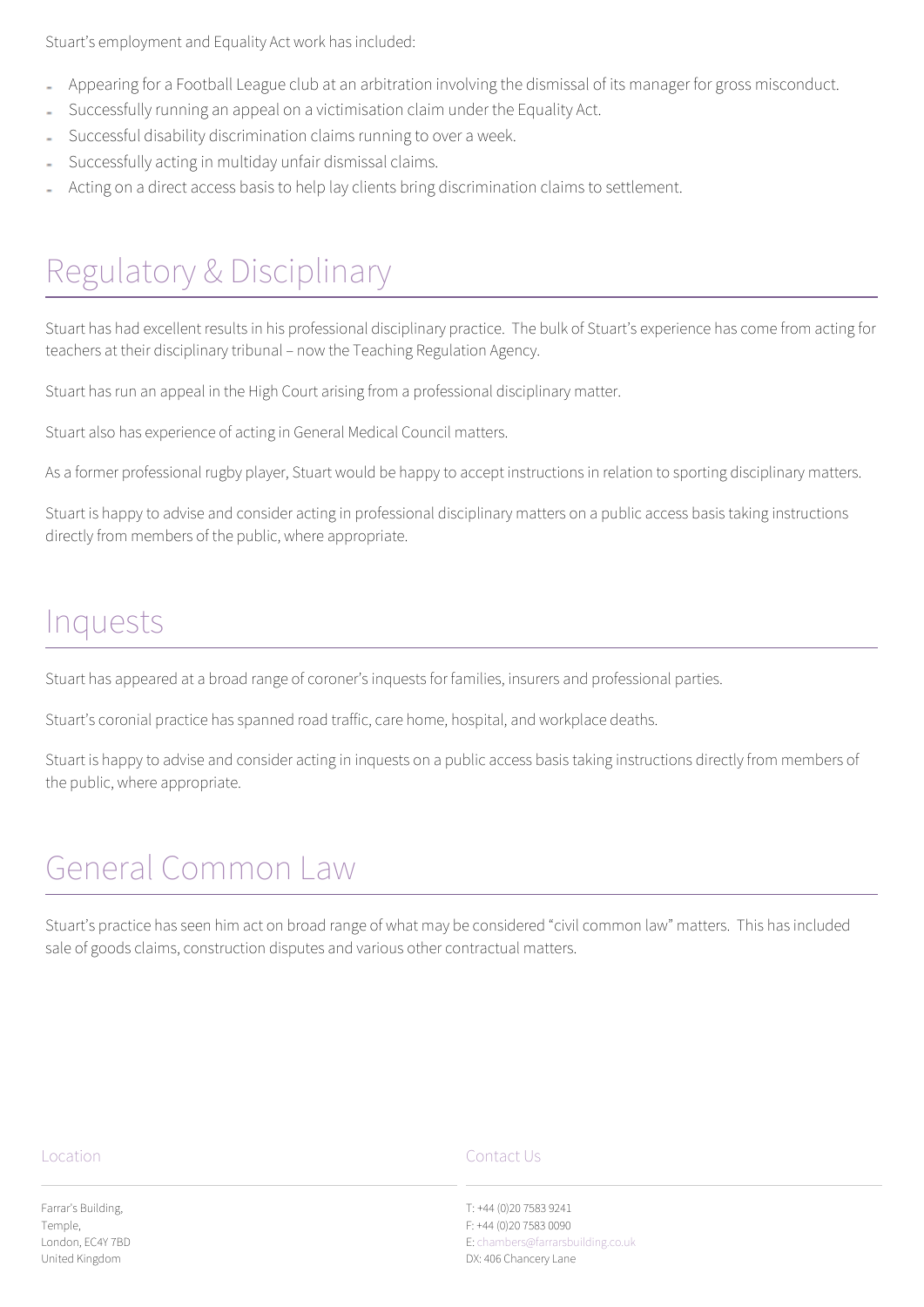# [Credit Hire](#page--1-0)

Stuart Brady has significant experience of credit hire trials.

He has enjoyed many successes and repeat instructions from the some of the biggest claimant and defendant firms in the credit hire market.

Stuart is very happy running arguments on enforceability, impecuniosity, rates, and period. He had a notable recent success in relation to an argument on period, which led to a strike out and third party and wasted costs orders. This was possible because Stuart has a thorough knowledge of the CPR and knows when and how to push procedural arguments alongside substantive arguments.

Stuart has a very practical approach, is detailed but succinct and therefore effective in cross examination, and prides himself on persuading judges to take a common-sense approach in the face of tangential points often taken by opposing credit hire advocates.

If you would like to instruct Stuart Brady or would like help or advice in doing so, please call and talk to our excellent clerking team, led by senior clerk Alan Kilbey MBE. Our phone number is +44 (0)20 7583 9241. Alternatively, please email us at [chambers@farrarsbuilding.co.uk](mailto:chambers@farrarsbuilding.co.uk)

For more information about our clerking team, please [click here](#page--1-0) for the clerks page.

### Appointments & Memberships

Personal Injury Bar Association

Association of Regulatory and Disciplinary Lawyers

Employment Lawyers Association

### Education & Qualifications

Bachelor of Law (LLB) – First Class – University of Law, London

Bar Professional Training Course – Very Competent – University of Law, London

Graduate Diploma in Law – Distinction – University of Law, London

#### Location

Contact Us

T: +44 (0)20 7583 9241 F: +44 (0)20 7583 0090 E: [chambers@farrarsbuilding.co.uk](https://www.farrarsbuilding.co.uk/wordpress/wp-admin/chambers@farrarsbuilding.co.uk) DX: 406 Chancery Lane

Farrar's Building, Temple, London, EC4Y 7BD United Kingdom